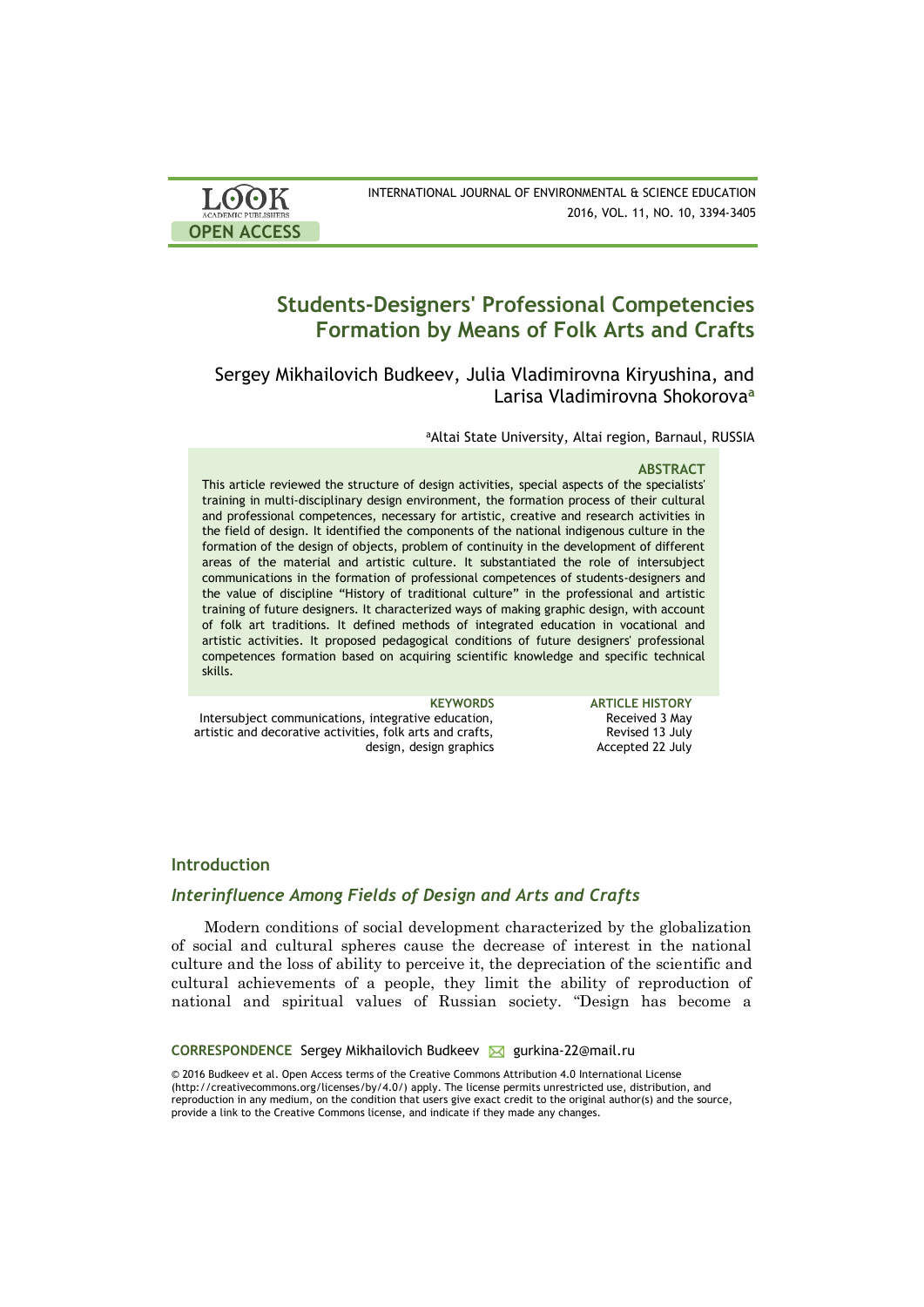phenomenon of XXI century's artistic culture. It aggressively bursted into our lives and has become one of the most popular and influential forms of design and artistic activity" [13, p. 5]. Folk arts and crafts gave way to new project structures of a developing society, in which disregard of traditions of forming objects in favour of functionality, constructive rationality and efficiency of products leads to unification and typification of products of machinofacture and even the needs of the people. V. V. Chizhikov notes: "... design, internally changing, brings into life modified forms, manifesting cultural patterns and norms of society, creating an eclectic remakes of traditional forms in "new wrappage" [17, p. 59]. Systemic problems clarify the need to address the issues of continuity in the development of material and artistic culture's different areas, specifics of the design works' artistic imagery formation.

The origin of design was in the depths of folk art culture, the substantive world of it was created on the basis of a manual art work. Demand for machine production's form making and replication of products aimed at mass consumption, has caused the self-determination of design as a special kind of objective artwork. Therefore, a fundamental principle of design as a form of artistic and design activity is the traditional folk art. Currently substantive human environment is considered not only as a means of ensuring the functional processes, but also as an individual sphere, connected with the peculiarities of personality and its originality. So, it is necessary in designing new forms to apply to the principles of folk art, which carry the unity of good and beauty, reveal plastic and ergonomic properties of the material, decorativeness, reflect spiritual basis of the world outlook and aesthetic needs of a person [22, p. 147].

### *Formation of Professional Competency of Students-Designers*

Active transformations of modern society make changes in professional art education in the field of design. Formation of objective-spatial ambiance and its harmonization with the environment places new demands on the quality of training of future designers, aimed at the development of creative thinking and mastery of designing technology and form making of objective-spatial ambiance. The most important task of art education system becomes full-range training of a competent professional in the field of design, with universal integrity, able to solve social problems by incorporating the human in different cultural and historical environment (objective-spatial, communicational, visual and significant, etc.) [1, p. 23]. In this regard, priority in the training of future designers should be the formation of the students' general cultural and professional competencies, necessary for artistic, creative and research activities in the field of design.

The concept of competence is one of the key issues in today's research and educational practices. Competence is the ability and willingness to use knowledge, skills and personal qualities for professional implementation of tasks in a certain area, the manifestation of independence and creativity in solving the problems, a sense of responsibility for the results of activity [6, p. 32]. The concepts of competency and competence are dialectically interrelated. As B. T. Kenzhebekov defined: "Professional competence is a complex of integrated fundamental knowledge, summarized skills and abilities, his significant professional and personal qualities, a high level of adaptability, culture and mastership, creative approach to the organization of activity, willingness to continuous self-development" [9, p.178].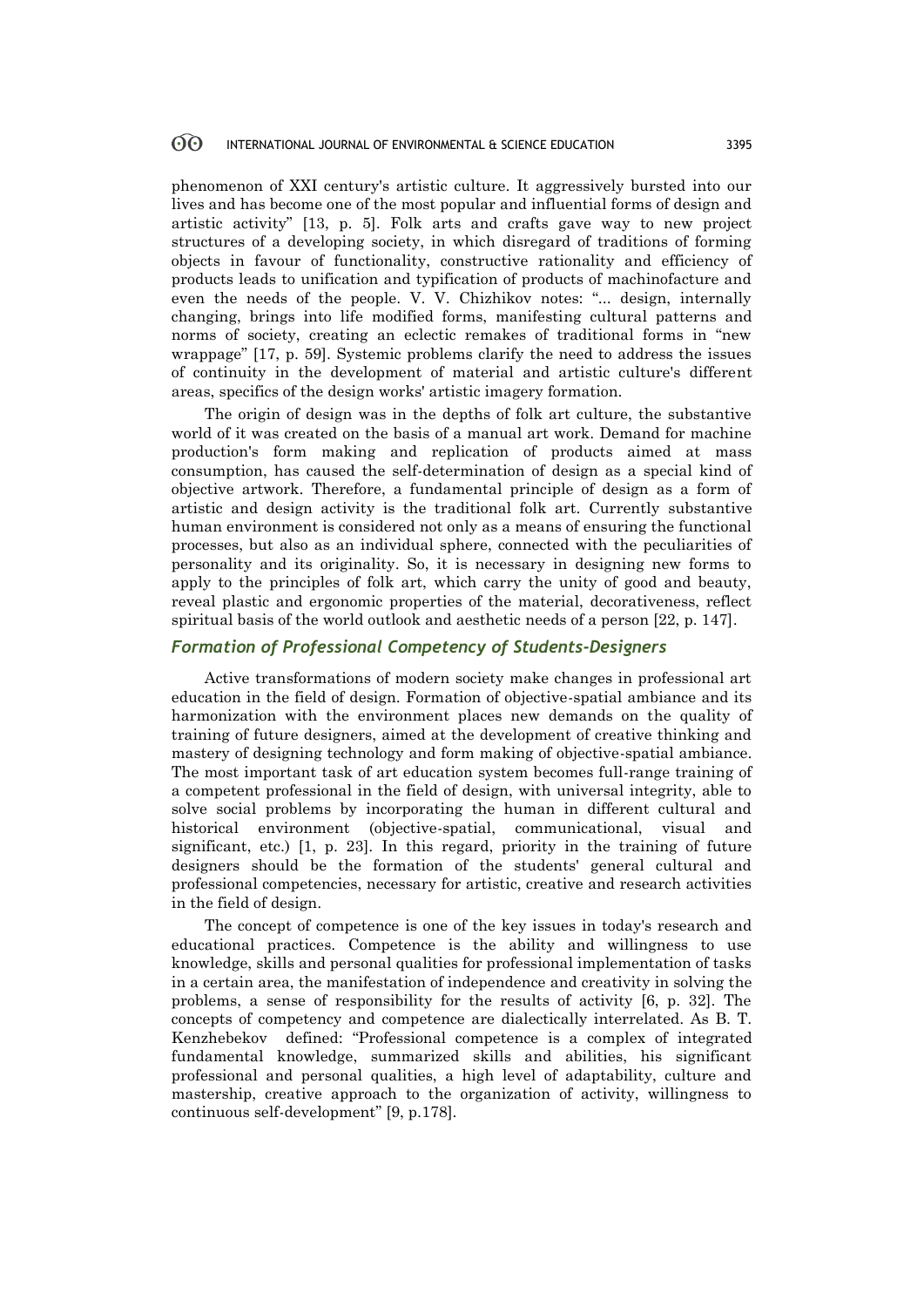The most important components of designer's professional competence are:

- Motivational and axiological (professional motives and values);
- Cognitive (knowledge);
- Practical (skills);
- Individually-psychological (capacity);

- Personal (personal qualities).

Motivational and axiological sphere gives the art-project activities impelling power and meaning to specific objectives and actions. The most valuable ones are professional motifs that are deliberate need in the knowledge and development of different kinds of art for the effective implementation of professional work in the field of design.

Professional competency, acting as a means of professional activities, aimed at solving a number of problems, in particular, to the acquiring of knowledge which is systematic, deliberate and inter-disciplinary. Leading for mastery of professional competency is the knowledge of the works of world and national fine and decorative arts, architecture and design, folk art theory, the specifics of its artistic and figurative language, the basics of academic drawing and graphics design, the features of graphic pictorial means.

An essential component of a designer's professional competency are the skills that are defined as a complex of techniques to ensure a person's ability to accomplish a task. The specifics of this competency requires mastery of such skills as a sketch and a demonstrational image of objects and environment in closed and open spaces, art designing, the mastery of artistic means complex (form making, composition, coloring), qualified execution of design projects by graphics and computer technology, use of theoretical knowledge in the field of various arts. Qualitative making of design project depends on the of practical skills of the idea realization and professional mastering of art-graphic activity in practice.

Individually-psychological component of professional designer's activity is the ability to independently acquire new knowledge and skills, the ability to evaluate the results of the work, development of artistic personality, awareness of past experience, the conscious nature of self-organized activities aimed at the planned concrete results.

The personal component is the realization of their abilities and opportunities by future designers, the desire to engage in artistic and design activity, the satisfaction from professional work.

## *The Role of Intersubject Communications in The Formation of Students-Designers' Professional Competencies*

Integration of Sciences is "the convergence of sciences and scientific disciplines, incorporating them and their methods into a single entity, erasing boundaries among them. At that, not any drawing together of Sciences leads to integration, but only one that produces a complete picture of knowledge" [4, p. 42]. Design activities have integrative structure as includes various kinds of activities, subordinated to common purpose and being a solution of a number of specific tasks: the development of perception, imagination and thinking, getting theoretical knowledge in the humanities, social and economic sciences, the acquisition of practical skills in artistic and project activities. The structure of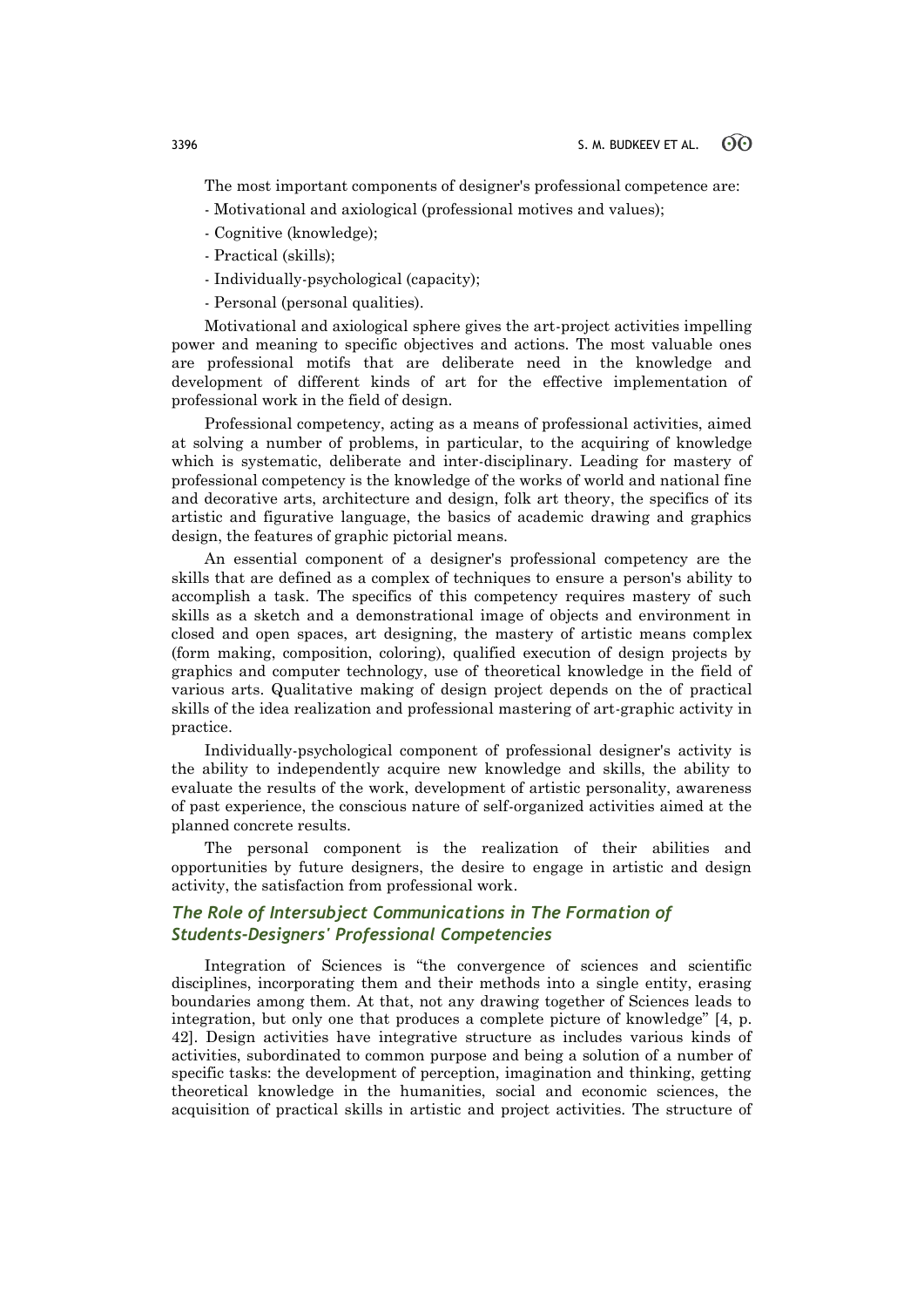the design activity is determined by the integrated nature of its constituent parts - painting, constructing, design, etc. "With the help of multifeature intersubject communications the objectives of education can be solved qualitatively, on a new level, as well as development and education of students; a groundwork for an integrated approach can be done for education and didactic condition of educational process' increase efficiency" [18, p.11].

Intersubject communications in the framework of the curriculum are the first step towards integrative education, the most important characteristic of which are methods of semantic grouping and semantic interrelation of educational material. Such semantic groups are common leading topics of special disciplines (plastic anatomy, drawing, painting, composition, sculpture, design, form making, etc.). Common in studying of these disciplines are the concepts of "image" and "imagery", "subject", "idea", "style", "composition», "color", "tone". Mastering the techniques of knowledge transfer from one specific discipline to the process of mastering the other one brings into the analytic-synthetic and practical work of students a focus and consecution in solving both common and private educational and creative tasks, increases the activity of independent work of students, provides better organization of mental activity.

Integration does not reject the differentiation of disciplines and does not presupposes the creation of new interdisciplinary courses, also does not excludes the specificity and autonomy of the individual parts of the whole. Multiplicity of integrative connections leads to different forms of integration: integrated lessons, integrated school subject, an integrated curriculum, integrated learning and practical activity, etc. The integrative approach to education is a complex of tasks, content, forms, methods, techniques, tools in the study of the interconnected material of interrelated disciplines to create a system of knowledge in a particular area, influencing the formation of a holistic world view of students. The entirety of integrative education, built on the consistency and ordering of intersubject communications, as a result, will form systematic knowledge and skills of students as professional competence, allowing future designers to solve complex manifold problems in a project activity.

Integration mechanism is implemented through the following stages of training activities:

- I stage – in-subject generalization and systematization, aimed at creating common knowledge and skills;

- II stage - interdisciplinary transfer of the knowledge and formed skills;

- III stage - the creative use of the knowledge and skills by students, acquired in their own professional activity, leading to getting new knowledge and methods of action. Transfer should not be carried out mechanically, for example, using any of the concepts of one subject in the study of the other a development of it can happen, the injection of it into the system of other concepts, using it in the construction of theories, explaining the facts of artistic and design activity. Solving design problems in the process of integrated education, the convergence of scientific and artistic knowledge, required for the professional activity of student-designer takes place, as well as selection of significant for concrete situation scientific, technical and artistic methods.

*The Meaning of Discipline «History of Traditional Culture" In an Integrated Education*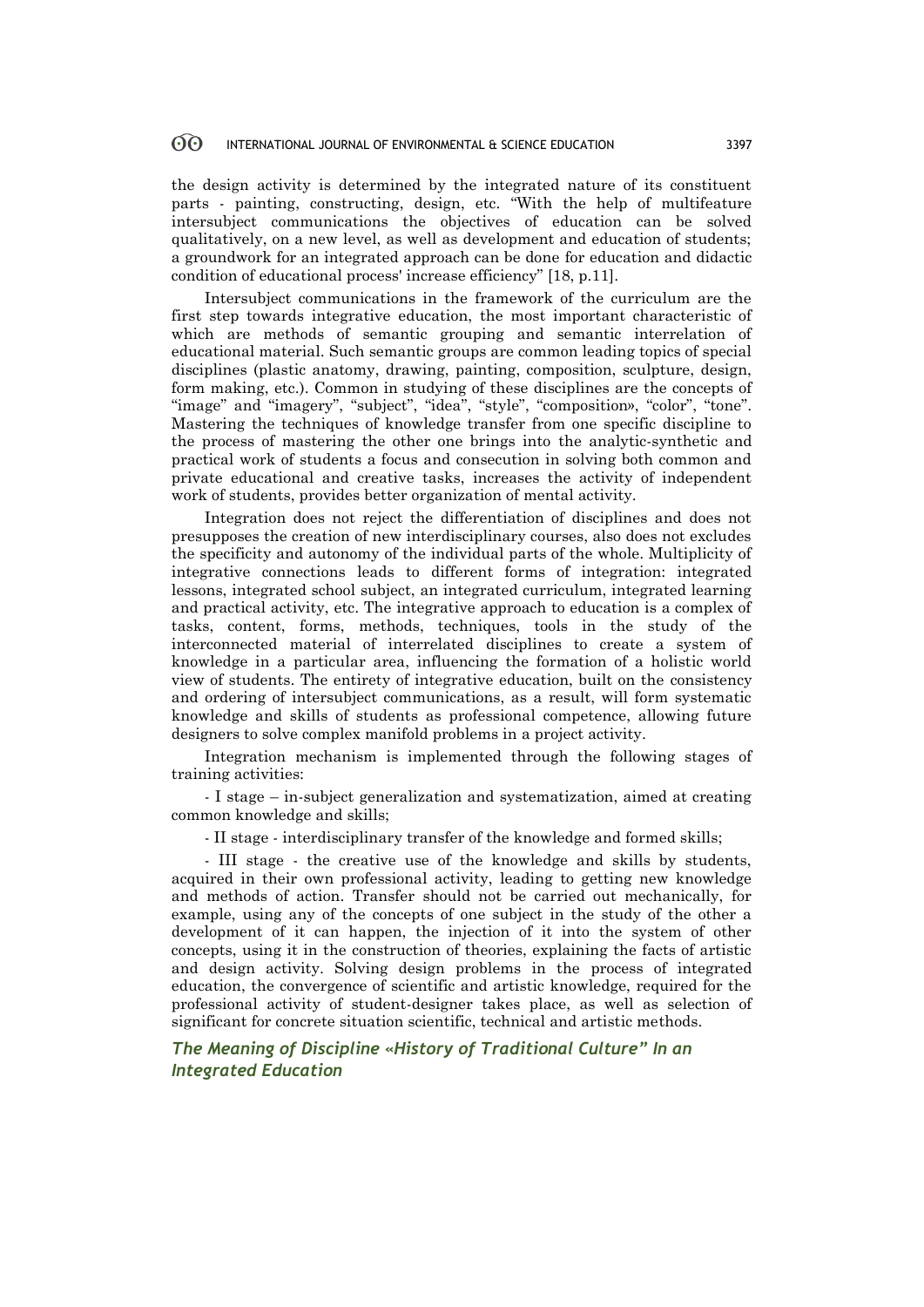Acquisition of discipline "History of Traditional Culture" in the professional and artistic training of future designers is aimed at developing students' system of scientific knowledge in the field of global, national and regional art, idea of contemporary artistic and cultural space as an integral components of professional competence. The study of this discipline contributes not only in raising the necessary level of theoretical knowledge of the humanities, but also quality of visually perceived artistic and aesthetic values, modeling a picture of the world [2, p. 18]. Formation of the future designer's professional competency by the means of discipline "History of Traditional Culture" is a professional study of specific stylistic features of folk art objects, as well as the ability to independently interpret them in practical activities. «These skills are necessary for educative relationship to the history of the peoples, an understanding of their common historical destiny. This will undoubtedly facilitate the entry of young people into a modern multi-ethnic, multicultural Russian society" [19, p. 32].

Contents of discipline "History of Traditional Culture" is inextricably intertwined with the actual concept of "discarnate cultural heritage", which includes:

- Verbal traditions and expression forms, including language as a repository of the discarnate cultural heritage;

- Performing arts;

- Social practices, rituals and festive events;
- Knowledge and practices concerning nature and the universe;
- The knowledge and skills associated with traditional crafts.

This discarnate cultural heritage, transmitted from generation to generation, creates a sense of identity and continuity, thus contributing in respect for cultural diversity and human creativity [10, p. 245-246].

Integration of discipline "History of Traditional Culture" with other disciplines of the curriculum of students-designers includes a number of conditions:

- Objects of study should coincide or to be close enough. Designing of substantive objects, students have to make a selection of artistic material for various types of folk art. It conduces the development of sustainable concept of objective beauty and aesthetic ideal in folk art, becoming a world view and aesthetic views, that is keynote of the traditional art culture. Consequently, the study objects of discipline "History of Traditional Culture" and special disciplines ("Form making", "Design", etc.) are inherently close. In integrated educational disciplines are used the same or similar methods. Common methods of research in the study of discipline "History of Traditional Culture" and special disciplines include:

- Ascent from the abstract to the concrete;

- The method of analogies;

- Methods of empirical analysis, synthesis and generalization, contrastivecomparative based on the principle of historicism;

- Analytic and design activity methods.

Thus, the development of discipline "History of Traditional Culture" in the professional and artistic training of students-designers will not only contribute in mastery of narrow professional material, but also form a developed culture of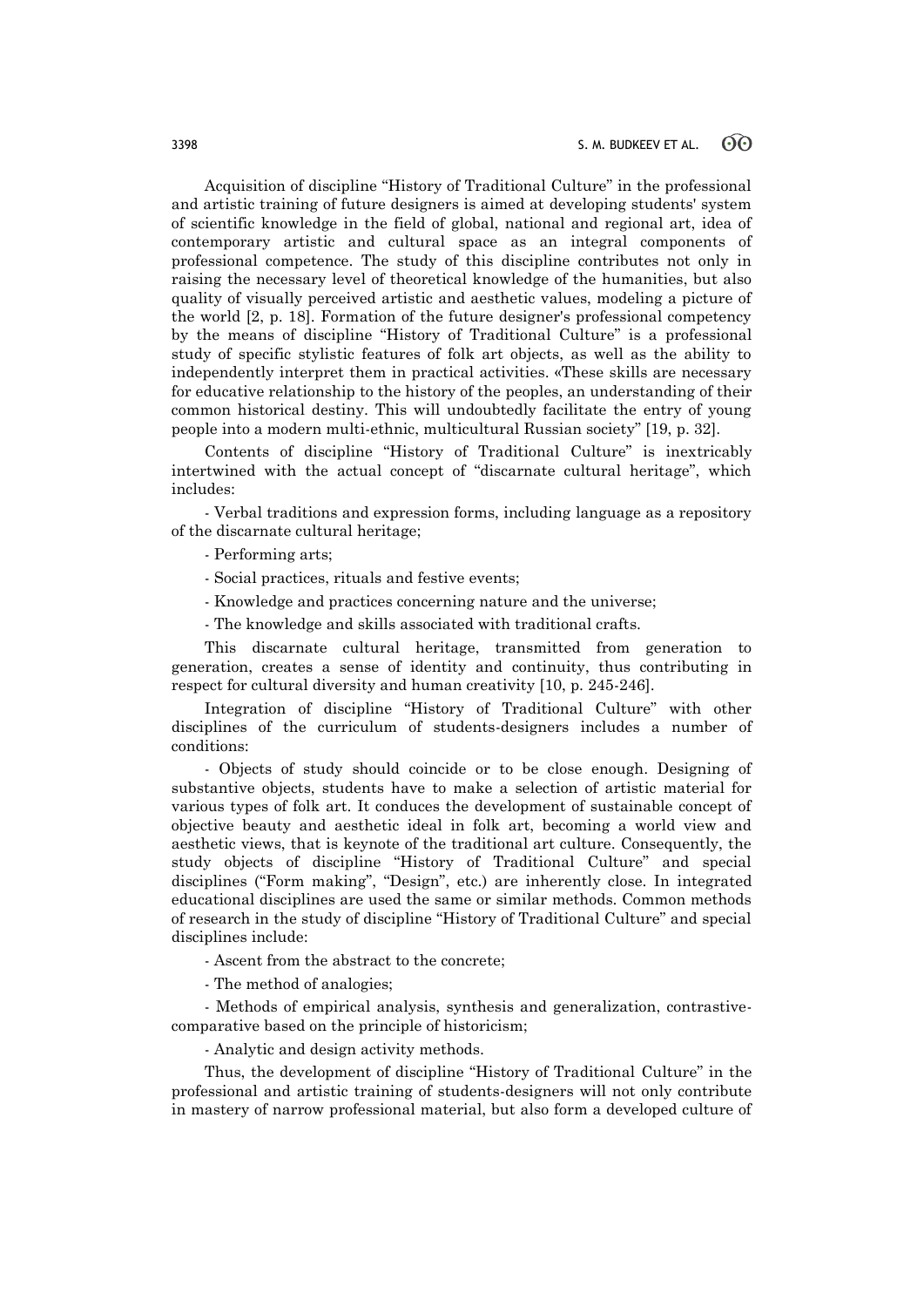perception, reflecting the extent of the valuable content of the individual, which is a priority of the education system.

## **Methods**

## *Folk Art Traditions in Future Designers' Training of Artistic and Graphic Design*

Students-designers' training of artistic and graphic design should be based on the fundamental principles of academic drawing system, "aimed at training of professional artist with a high level of graphic literacy of drawing culture" [5, p. 415]. Academic drawing helps to know and learn the reality in various types of spatial and plastic arts, promotes the mastery of creative methods of work in artistic activity, developes artistic taste, professional perception and creative thinking, provides the skills compositional thinking, creates a spatial vision of objects, etc. [7, p. 12]. But at the same time training should not be limited to basic knowledge of drawing, painting and composition, but should be associated with the specific of graphics in concrete kinds of design. Project graphics (special drawing) is one of the main components of students-designers' training. The contradictions between the requirements of the academic school of fine arts and narrowly focused specific objectives of future designers' vocational education reveal discrepancies between the actual and the desired state of the results on the quality of design projects. Future expert in the field of design should first solve the structural and creative tasks, but at the same time to be master of decorative painting or sketching making design of substantive environment products. The development of new design solutions based on natural material gives the future designers' creative search solidity and large scale. "The transition to future work, to the search for a decorative form is possible only through the ability to see the logic of the geometric design and a structure of composition" [20, p. 12].

The main objective of project graphics is to create artistic image through the transformation of realistic objects. Creating images is the result of the thinking process through the perception of real objects or their graphic images. Analysis of the object, its structure, shape, spatial position allows to highlight the most important elements that form the basis of the depicted object or phenomenon to create expressive artistic image [8, p. 12]. To draw an image that exists in the imagination, the student must have the ability to realize any form in a variety of positions and to represent it in the right perspective. This requires a clear imagination of an object, its parts, shapes and designs, that is, knowledge of nature. In the process of graphic activity on the basis of careful selection and study of individual facts generalized image appears as total, directly derived from observations, drawings and sketches. Artistic generalization is a way of the necessary imaginative transformation of the reality reflected by artist, it emanates from the principle - from simple to complex [16, p. 74]. Plastic expressiveness of the image and its decorativeness form the basis of original and demonstrative results of projection in all kinds of design. "Decorativeness is a tool of artistic and creative thinking, the characteristic feature of which is the creation of a special composition model, which is used to identify the internal coherence of the product, proportionality and ordering of all its details and forms" [8, p. 157].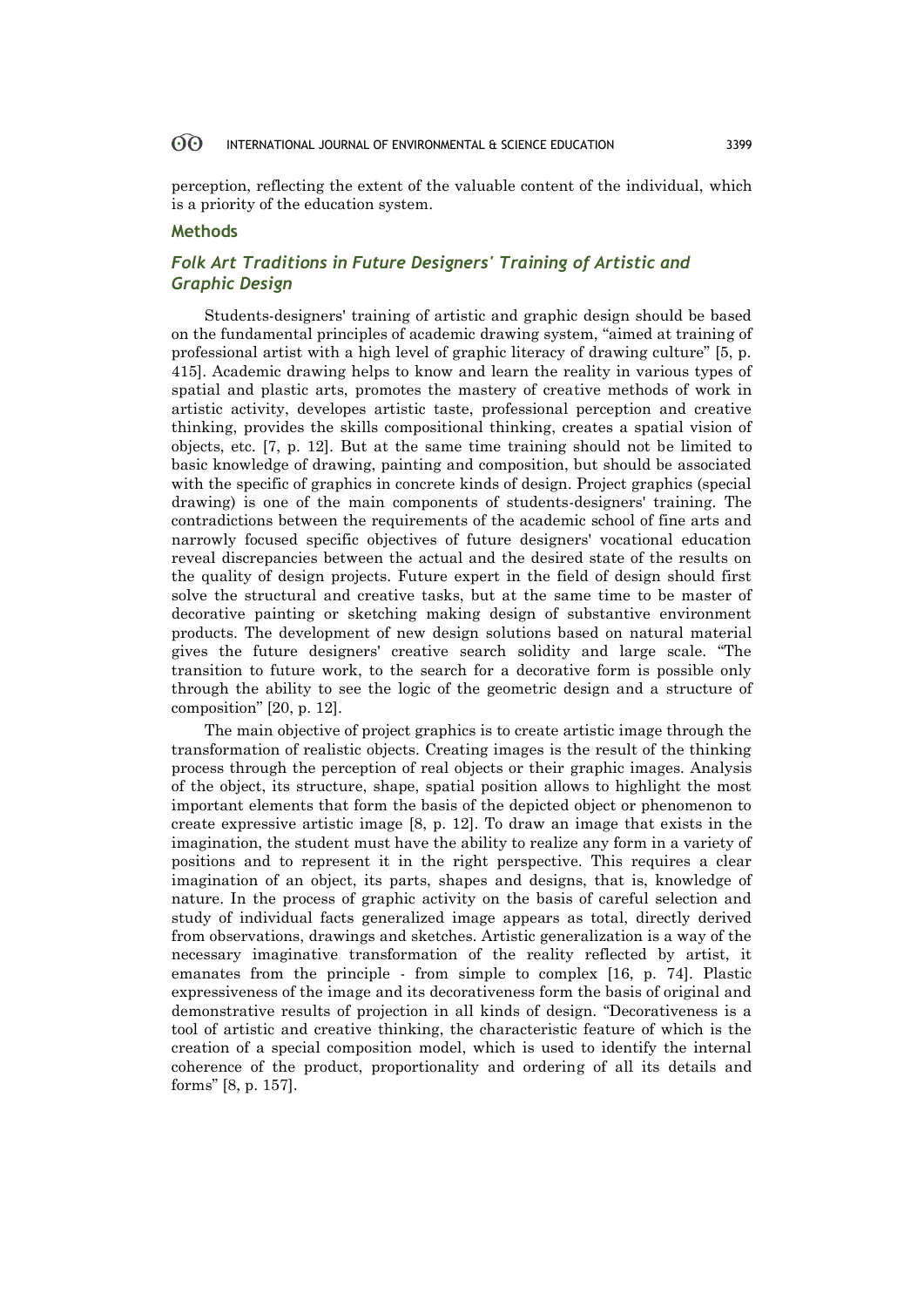In the process of substantive environment design revealing their conditional decorative qualities is made on the following areas:

- Through the plastic of volumes interaction;

- Through identification of form making and decorative qualities of the material;

- Through a combination of expressive graphic means and working methods;

- Through the integration of acquired knowledge from different fields of knowledge.

High importance in art-project graphics has interpretation of realistic objects that turns external impressions into "figurative language" of inner world of individual person. On the one hand, it identifies a secondary allegorical meaning, and on the other  $-$  it is aimed at finding its own meaning. In both cases - it is a generalization of the various aspects of knowledge, creativity, and attitude toward them. Interpretation is concerned with understanding, explanation and exploration of significant relationships in cognitive objects, the meanings of language, sense and methods [11, p. 203].

Stylization is a specific process of formation in artistic and creative activity, based on creative processing, modification of objects and environmental phenomena of reality by artistic generalization in accordance with national traditions and material. Stylistic interpretation is a selection of particular expression quality specifics, associated with identifying style. Historical interpretation is related to the analogy of particular culture and time. The psychological interpretation is based on the individual style of activity and emotional experience. In the process of project graphics training, interpretation, as a way of the future designer's professional competence formation, is evolved in the understanding of language, the formation of specialized graphic design and, at the same time, individual style of activity [15, p. 19].

Great importance in the formation of professional competence in design education is given to the use of computer technology, aimed at developing the ability to navigate in an environment of modern advertising, communication, manufacturing technologies and competently represent the ideas, projects and the results of creative process in accordance with modern requirements. Computer graphics allows you to create a special graphic information environment with special tools. In Corel Draw, Adobe Illustrator, Adobe Photoshop, you can do the following actions: copying elements, rapid transformation, formatting, creating a texture (marble, wood, metal, etc.), duplicating rapport of ornament, making mirror images of graphic elements, zoom sketches, and so on. [21, p. 408]. Development of the technical capabilities of software and hardware allows to shorten laborious manufacturing of traditional folk ornaments by certain stages of production automation, without leading to a decrease of the final product's artistic value. The use of computer technology in the manufacturing of objective-spatial environment products, in particular the national arts and crafts, is not a process that displaces manual labor, but contributes to its improvement and effective functioning.

## *Training Methods Factored in Professional Activities of Design Students*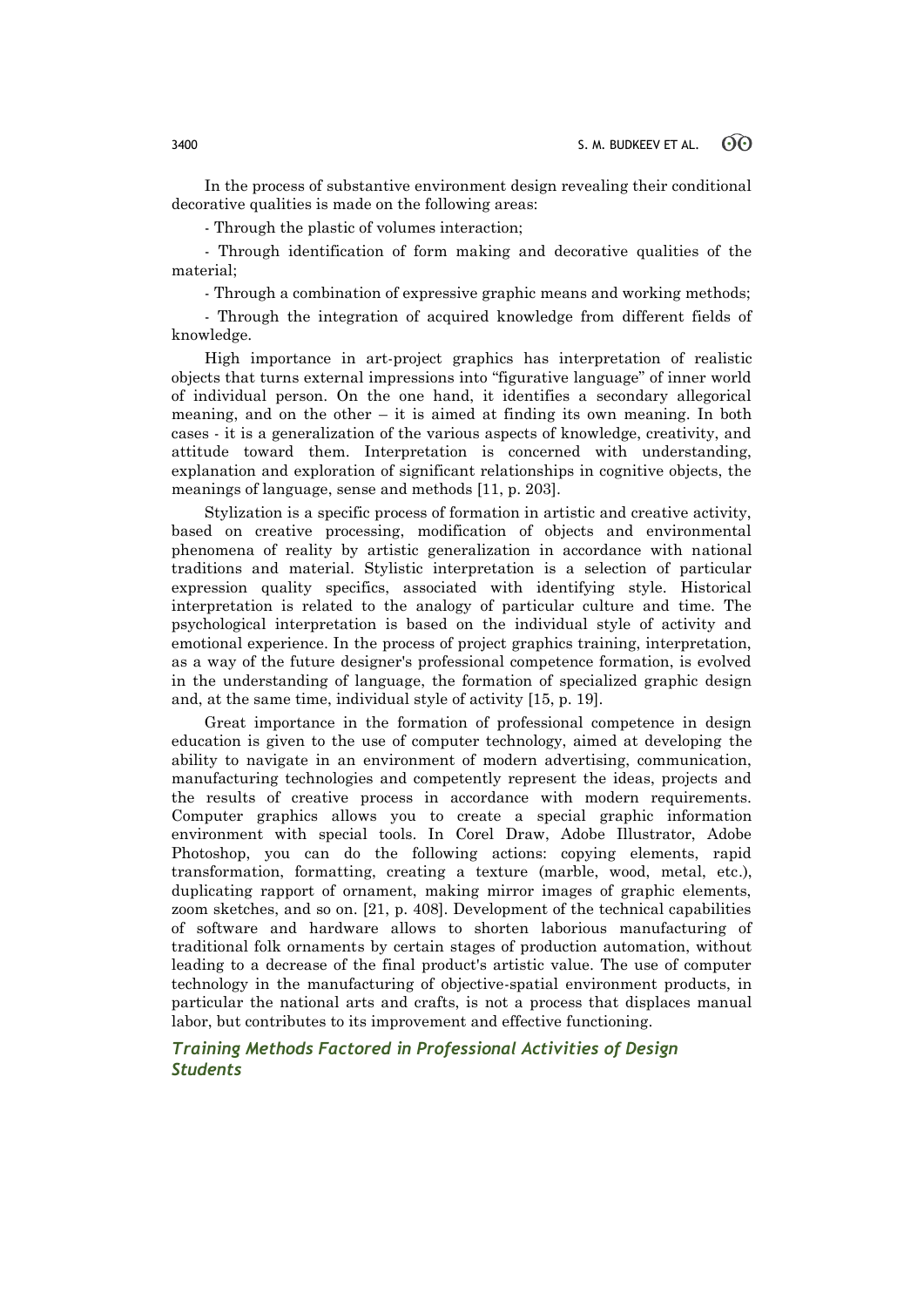"The current practice of design education is based on the specialized training, caused by a variety of design genres (industrial, architectural, graphic, landscape, art, environmental, etc.) and its social and cultural nature" [14, p. 43]. Specificity of design training requires inducting in it some special techniques of professional education. "The method and the technique used in design work help to achieve the project purpose, to solve special designer's functional-spatial, technological and artistic problems, to find the best sequence of operations required to obtain the desired result" [3, p.190]. The feature of design method and methodology is the simultaneous focus both on the pragmatic and the artistic results during the project activities, and the hierarchy of the relevant settings and ways to achieve them can be changed in the process. This means that the method and the technique of designer are to contain elements, synthesizing the engineer-technician and art creativity capabilities, which outfit determines the specificity of professional work.

On the setting stage of training the most effective method is propaedeutic, supporting to remove the contradiction between the narrowness and the "specialty" of modern design work training, covering the spectrum of special theoretical and practical disciplines, providing theoretical knowledge and practical skills of graphic design language and compositional shaping. The method of integrated training synthesizes knowledge, obtained by students in the study of the discipline complex, provides an opportunity to acquire those universal techniques of artistic design project activity, which further allow students to adapt for solving design project problems in its variety of complexity. The method of creating problem-based situations will expand the context of a student task, remove it beyond stereotyped solutions in order to find a nonstandard resolution of the situation. Suchlike training is directed to the individual creative mastering of the profession and also to the development of creative design project thinking and professional independence. This method orients students to rethink already existing ideas and to generate the new ones [24, p. 1502]. Design training methods include heuristic methods of invention, the project method, as well as a number of techniques and methods similar to the methods used in various kinds of artistic and scientific creativity. In the process of professional formation design student included in a variety of meaningful activities for the purpose of formation his professionally important qualities. Therefore, elaboration of designer professional competent training methodology, using integration means, should be considered in the following aspects:

- Forming the diagnostic learning purposes and the expected result;

- Selecting and structuring the educational material;

- Choosing the optimal methods, forms and means of teaching and learning activities, distributing the time allotted to perform various tasks, forming the required levels of material under study assimilation;

- Defining the quality control and measurement procedures of the study program.

## *Pedagogical Conditions of Formation Future Designers' Professional Competencies*

The most effective pedagogical conditions of formation future designer's professional competence are: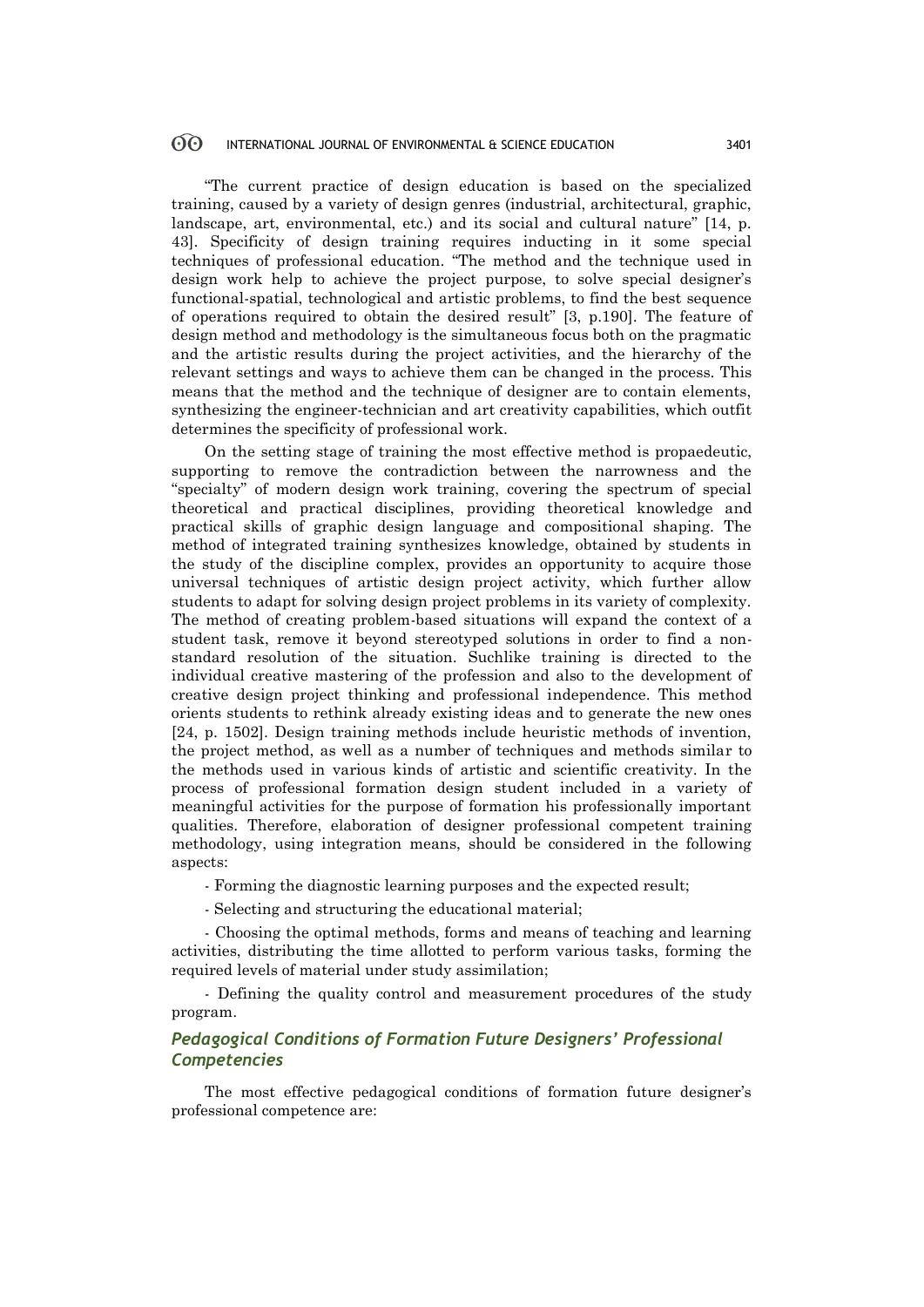- Orientation of the educational process of the design students on formation and development of motivational and evaluative, cognitive, practical, individual psychological and personal components of professional activity;

- Use the conception of personal training in the educational process to prepare the creative person specialist;

- Construct the educational content on the basis of the complementarity of disciplines, unity of purposes, objectives and requirements;

- Use the interdisciplinary connections, playing a critical part in enhancing the practical, scientific and theoretical students' training and in the future professional activity of a specialist;

- Organizing the process of students' self-education, providing the formation of cognitive activity motivation, self-improvement and self-development;

- Use the modern educational technologies aimed at the formation of the information competency, expanding organization forms of independent work.

### **Results**

Formation of professional competence and the ability to use it in a professional activity in order to achieve qualitative and relevant results is one of the main problems of the future designers' education. It will provide a training of competitive, in-demand specialist able to realize his potential in the new socio-cultural conditions, to create highly artistic samples of spiritual and material culture, to master traditional and modern tools, methods and technologies of realization of object environment's artistic-imaginative design products [22, p. 2185]. Professional competence of the designer is formed by means of special courses aimed at obtaining a system of scientific knowledge in global, national and regional art and mastery of art-graphic activity.

Training of the future designers, based on folk art traditions will help to find a compromise between the modern trends of unification and typification of substantive environment, and the values of national culture, reflecting the spiritual basis of philosophy and worldview. Integrative education of studentsdesigners and intersubject communications of disciplines in the curriculum transform the learning process, make it more focused and effective.

### **Discussion**

Dissociation of specializations, types and trends in the multidisciplinary field of design reveals a discrepancy of the professional qualification of designers-graduates, who work for the purpose of the formation of object-spatial environment, taking into account the specifics of traditional folk art. As a consequence, there is a loss of priority of the Russian national culture in the field of design. The domestic design, operating by universal language in terms of technological design, creates new cultural senses which are often deprived of value orientations. The problem of national identity in the design is directly related to the problem of tradition and innovation in contemporary art. A system of relationships among essential design features is currently forming, and it regulates the development of concepts in the framework of activity: the artist of decorative art - the designer. Under this system, it implemented a brand new phenomenon - the interpenetration of arts and crafts and design [23, p. 148]. The development of modern design depends on the vocational training of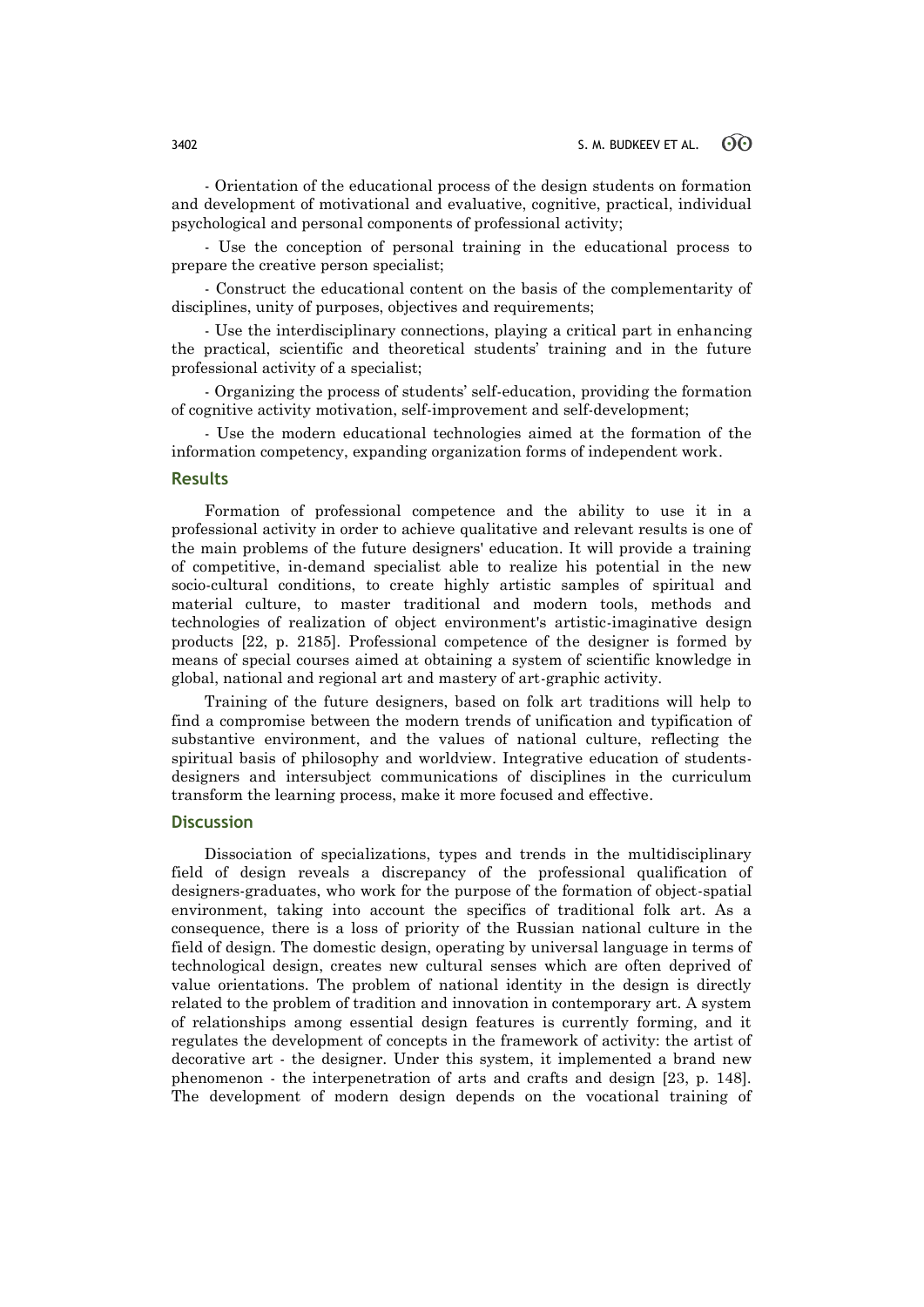students-designers, so the study of the national traditional culture is the leading component of the professional competence of the future experts in the field of design.

Design of design-objects' new forms reveals the problem of lack of knowledge about the specifics, decoration and traditional purpose of substantive environment form making. Designing products of folk art have dependence on the stamps defined by a computer program. Lack of intersubject communications reveal the inability of students to move objectively sufficient knowledge, transiting to a new discipline or performing specific tasks in the creation of design-objects.

#### **Consequence**

Professional and artistic training of future designers is a complex process, including cognition and creativity in the unit form. Professional competence formation should be based on knowledge of the basic laws of graphic work, global, national and regional arts and crafts, advanced artistic perception and formed practical skills in projecting the products of substantive environment. The designer must not only solve the constructive and creative problems, be the master of decorative painting and express his idea and figurative solution of the future product through the conversion of realistic objects, but also know the specific stylistic features and the characteristic aspects of folk art and be able to interpret them independently in his own practical work. For this reason, future designer training must be an integrated education, based on the interdisciplinary connections. Continuity of disciplines, close relations between them will ensure the development of creative thinking, the forming of original formation skills on the basis of the past traditions, skills to turn an engineered form to a specific material, carrying the product in substantive culture in all stages of the creative process. Design objects projecting should be based on methodological principles taking into account the professional work of design students. They reveal the fundamental positions, which must be followed to obtain that universal techniques of artistic and project design activity, which in future will allow adapting for solve design project problems in their variety of complexity.

Thus, on the basis of the foregoing, it must be concluded that the socioeconomic changes in society have led to significant changes in professional education in the field of design. Creating new forms of object-material culture in harmony with the environment places new demands on the quality of training of future designers. Genre diversity of design requires the introduction of special integrated methods of training students, aimed at the development of perception, imagination and thinking, theoretical knowledge in the humanities, social and economic sciences, the acquisition of practical skills in the art-project activities. The process of professional competence formation is correlated with the formation of worldview, values and ideals, causing civic stance of specialist that defines his relationship to the world. "Currently, there is strong interest among specialists in the areas of folk art, which aim to create perfect aesthetic and practical properties of the material environment objects. To a great extent, this interest is focused in the field of design, objects of which combine a complex of aesthetic, functional, ergonomic and technological properties" [12, p. 1942].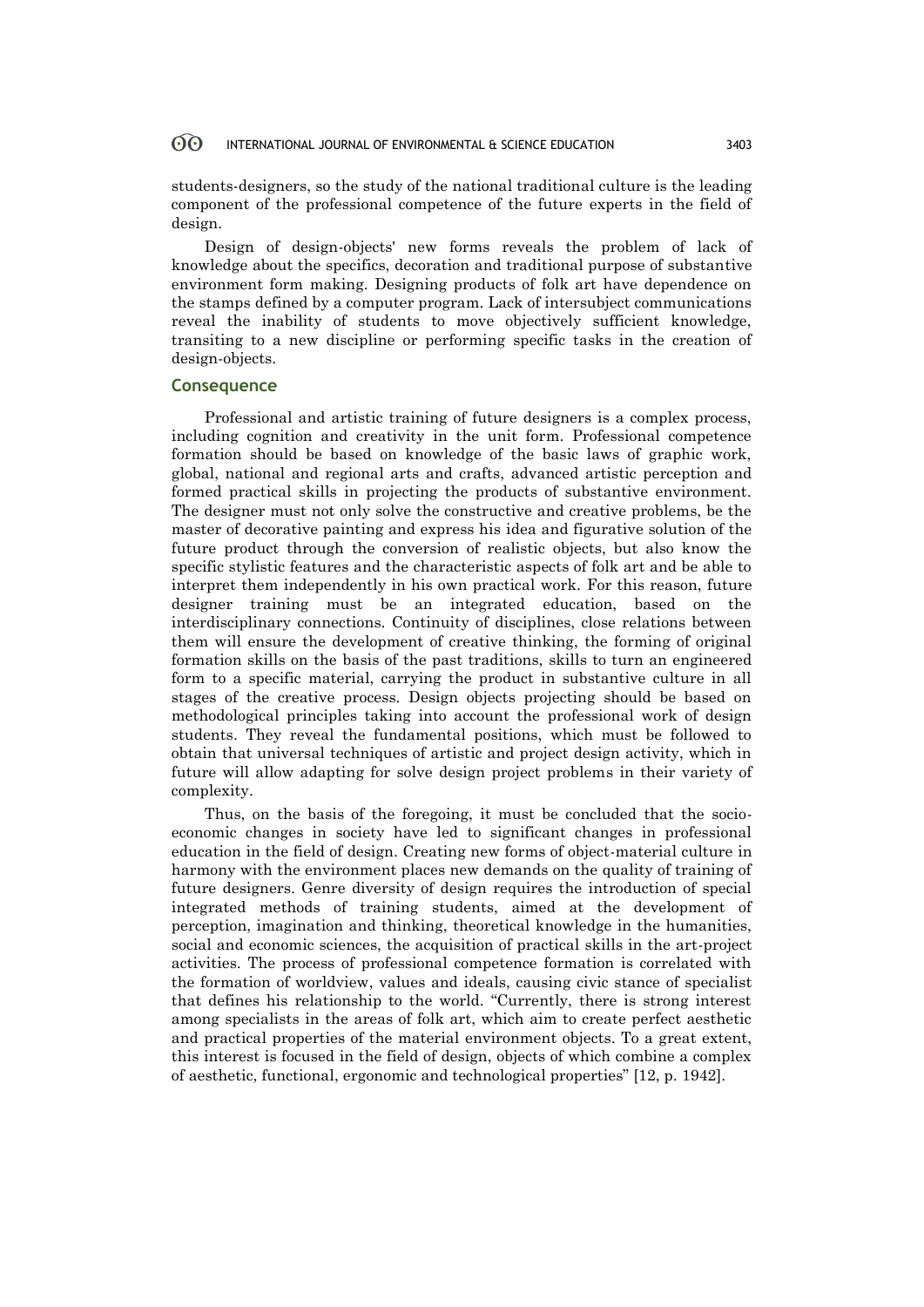Folk arts and crafts, accumulating the values and norms of ethnic culture, are able to solve the problem of innovation in the design in the moment of creating new technologies of modern art objects design in accordance with social and technological development of society. In turn, material and artistic environment being created by designers, will preserve the traditional folk art as a value reference point of modern culture. Creative transformation of the objective world through the integration of traditional forms of art into modern design will form a new socio-cultural ideal corresponding to the requirements of time, will ensure the continuity of cultural and historical experience.

#### **Disclosure statement**

No potential conflict of interest was reported by the authors.

#### **Notes on contributors**

**Sergey Mikhailovich Budkeev** holds a PhD in science education and now is a professor at Altai State University, Altai region, Barnaul, Russia.

**Julia Vladimirovna Kiryushina** holds a PhD in science education and now is a professor at Altai State University, Altai region, Barnaul, Russia.

**Larisa Vladimirovna Shokorova** holds a PhD in science education and now is a professor at Altai State University, Altai region, Barnaul, Russia.

#### **References**

- 1. Baydenko, V. I. (2005). Competence approach to the design of the state educational standards of higher professional education (methodological and methodical questions): Manual. 2nd ed. - M.: Research center of training quality problems, - 114 p.
- 2. Budkeev, S. M. (2002). Analysis of psychological readiness of pedagogical high school students to the perception of organ music, *Pedagogical education in Altai, 1*, 18-22.
- 3. Bystrova, T. Y. (2001). A thing. A form. A style: An Introduction to design philosophy. Ekaterinburg: Publishing House of the Ural University, 288 p.
- 4. Guryev, A. I. (2002). Status of intersubject communications in the system of modern education, *Science and School, 2,* 41-45.
- 5. Gladyshev, G. M. (2014). Art education as a continuous process of formation of the designer personality: *Materials of All-Russian Scientific Conference*. - Orenburg: IPK «University», pp. 414-421.
- 6. Zimnaya, I. A. (2003). Key competencies the result of a new paradigm of education, *Higher education today, 5*, 34-42.
- 7. Ikonnikov, A. I. A systematic approach to the theory and practice of teaching academic drawing in the art-graphic faculties of pedagogical institutes. - Khabarovsk: Publishing house KhSPU, 1998. - 160 p.
- 8. Karnaev, M. A. (2011). Design students training to design activity in the early stages of painting education // The world of science, culture and education, *Gorno-Altaisk, 4*(1), 156 -157.
- 9. Kenzhebekov, B. T. (2004). Methodological approaches to the study of the expert professional competence development, *Vocational Education, 5,* 177-182.
- 10. Kiryushina, Y. V. (2011). Intangible cultural heritage the current concept of modernity, *News of Altai State University, 2*(1), 244-247.
- 11. Kiseleva, N. E., Shokorova, L. V. (2014). Decorative composition as a means of designers' creative thinking development // Historical, philosophical, political and juridical sciences, cultural studies and art history. *Questions of theory and practice. Tambov: Publishing House of the "Charter" - 9* (47), 203-205.
- 12. Mazin, Y. I., Kamzina, N. E. (2013). Methods for solving design problems in the design, *Fundamental Research, 11*(9), 1941-1945.